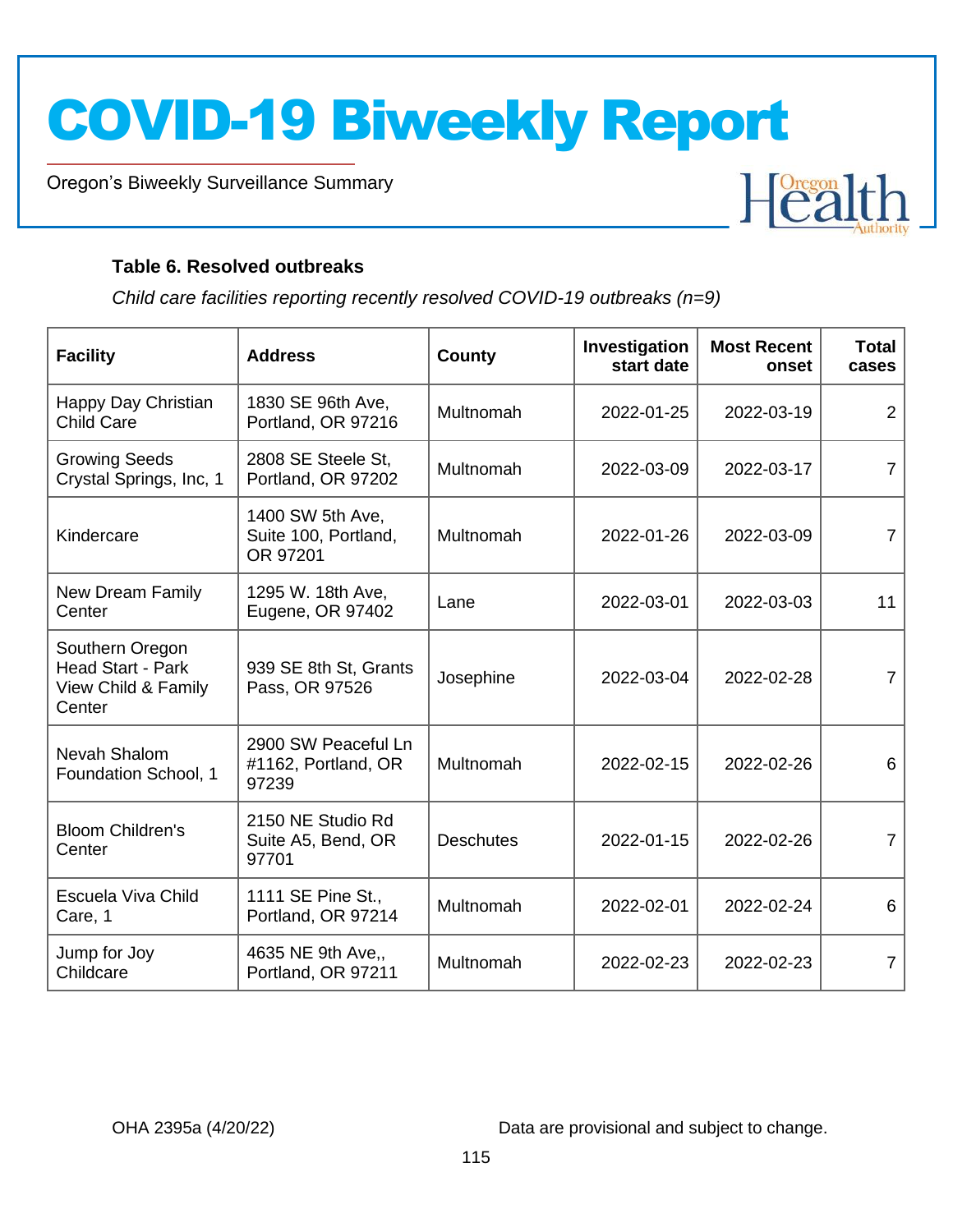Oregon's Biweekly Surveillance Summary

Novel Coronavirus (COVID-19)



### **Kindergarten-12th Grade School Report**

transparency surrounding COVID-19 in schools. School is defined as any place of learning for students from kindergarten through twelfth grade, or a subset, with at least 30 students enrolled. This includes, but is not limited to, public schools, private schools, parochial and charter schools. Staff is defined as any person who works full time or part-time at the school, regardless of their position. A volunteer is defined as any person who volunteers onsite. Cases are reported if they worked or attended school (either for class or other activities like a sports practice) during their exposure or infectious period. OHA is publishing data on COVID-19 cases associated with schools that offer in-person instruction. This is to inform the public of potential COVID-19 exposure and to provide

As of July 21, OHA will provide three tables with school associated case and outbreak information. OHA will now report recent student and staff/volunteer cases in addition to schools with active and resolved outbreaks. OHA will no longer report student and staff/volunteer cases as cumulative case counts. A school may appear in more than one [table as the case and outbreak tables record different information.](https://www.oregon.gov/oha/covid19/Documents/DataReports/Weekly-Outbreak-COVID-19-Report.pdf) 

[The July 14 Weekly Ou](https://www.oregon.gov/oha/covid19/Documents/DataReports/Weekly-Outbreak-COVID-19-Report.pdf)tbreak Report has a list of cumulative case counts by school of the 2020-2021 school year and can be found here:

https://www.oregon.gov/oha/covid19/Documents/DataReports/Weekly-Outbreak-COVID-19-Report.pdf.

Table 7 below includes all schools that have recent cases, defined as 1 or more cases of COVID-19 in students or staff/volunteers where the most recent onset occurred within the past 28 days. Student and staff/volunteer cases with onset beyond the past 28 days will be removed from the student and staff/volunteer case counts in Table 7. Schools where all cases of COVID-19 have resolved, defined as no new cases in 28 days after the last case's onset, will be removed from the Kindergarten-12th Grade School Report. Previous versions of the report can be found in the archive.

As of September 22, 2021, all cases associated with school outbreaks will be reported in the active (Table 8) and resolved (Table 9) tables. Case counts may include cases who were not at school but are close contacts of those exposed at school. This provides a more accurate picture of the scale of K-12 related outbreaks because they may link to other cases in the community.

Table 8 includes all schools with active outbreaks, defined as 2 or more cases of COVID-19 in students or staff/volunteers that have a shared, defined exposure within a school setting and where the most recent onset occurred within the past 28 days.

OHA 2395a (4/20/22) Data are provisional and subject to change.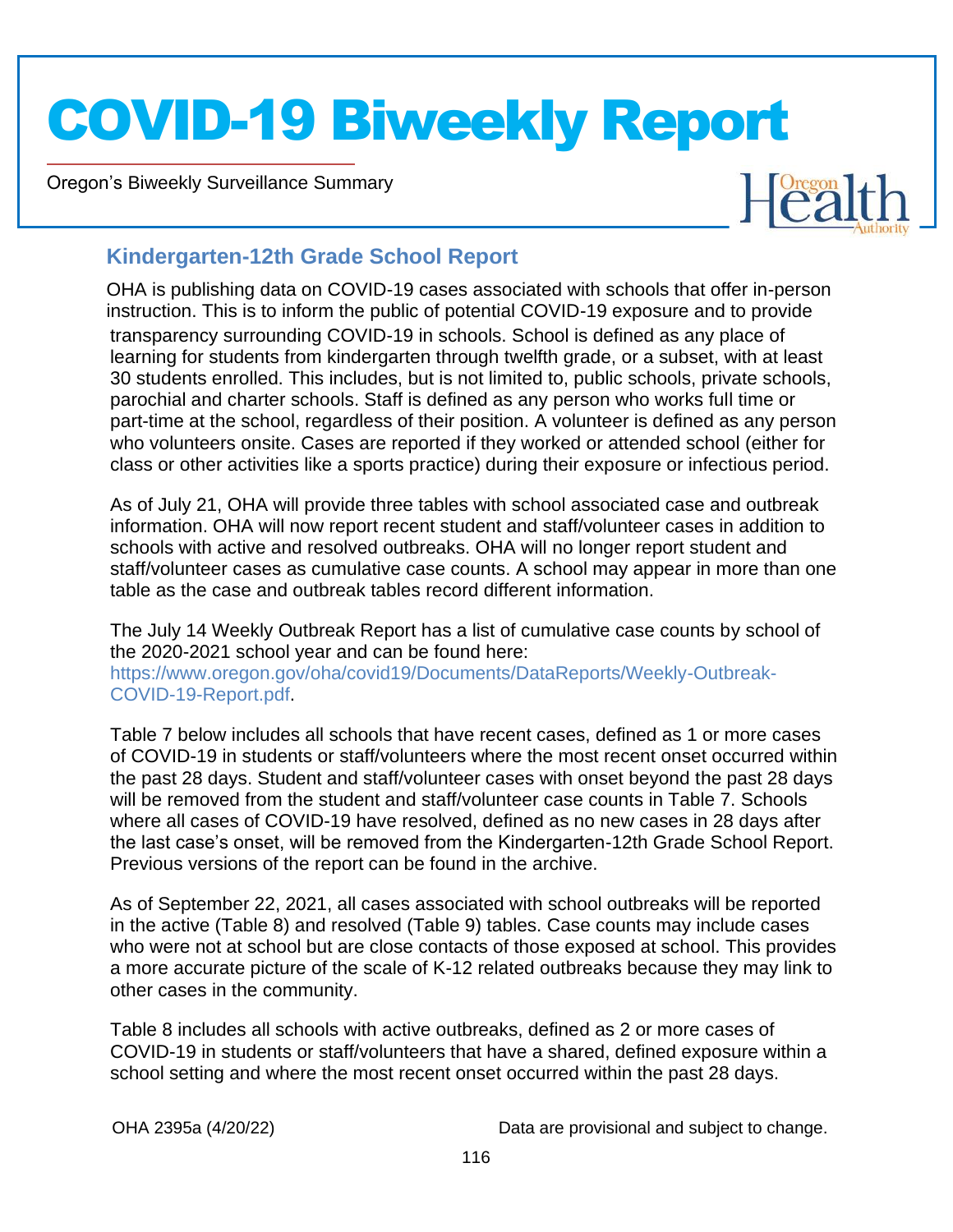Oregon's Biweekly Surveillance Summary

Novel Coronavirus (COVID-19)



Schools that have resolved outbreaks, defined as 2 or more cases of COVID-19 in students or staff/volunteers that have a shared, defined exposure within a school setting and where the most recent onset occurred between 28-56 days ago, will be moved to a separate table (Table 9). Schools that have closed outbreaks, defined as 2 or more cases of COVID-19 in students or staff/volunteers that have a shared, defined exposure within a school setting and where the most recent onset occurred more than 56 days ago, will not be included in the Kindergarten-12th Grade School Report. Any suspected school outbreak is required to be reported to the local public health authority (see OAR 333-018-015). Local health department and tribal partners investigate to identify outbreaks in these settings. This list of outbreaks will be updated as investigations continue, and as we learn about epidemiologic links between cases.

#### **Table 7. Recent cases**

| <b>School Name</b>                                            | <b>Address</b>                                 | County     | <b>Students</b> | Staff/<br>volunteers | <b>Most recent</b><br>onset |
|---------------------------------------------------------------|------------------------------------------------|------------|-----------------|----------------------|-----------------------------|
| <b>Jackson Elementary</b><br>School                           | 675 NE Estate Dr.<br>Hillsboro, OR 97124       | Washington | $\overline{2}$  | $\Omega$             | 2022-04-18                  |
| <b>Scholls Heights</b><br><b>Elementary School</b>            | 16400 SW Loon Dr,<br>Beaverton, OR 97007       | Washington | $\overline{2}$  | 0                    | 2022-04-18                  |
| <b>Stayton Middle School</b>                                  | 1021 Shaff Rd,<br>Stayton, OR 97383            | Marion     | 3               | 1                    | 2022-04-16                  |
| Sabin-Schellenberg<br><b>Professional Technical</b><br>Center | 14211 SE Johnson<br>Rd, Milwaukie, OR<br>97267 | Clackamas  | 0               |                      | 2022-04-15                  |
| De La Salle North<br>Catholic High School                     | 7528 N Fenwick Ave,<br>Portland, OR 97217      | Multnomah  | 2               | $\mathbf 0$          | 2022-04-15                  |
| Sato Elementary<br>School                                     | 7775 NW Kaiser Rd,<br>Portland, OR 97229       | Washington | 2               | $\Omega$             | 2022-04-15                  |
| L.C. Tobias<br><b>Elementary School</b>                       | 1065 SW 206th Ave,<br>Aloha, OR 97003          | Washington | 5               | $\Omega$             | 2022-04-14                  |
| <b>Meadow View School</b>                                     | 1855 Legacy St,<br>Eugene, OR 97402            | Lane       | 1               | 0                    | 2022-04-14                  |

*Schools with recent COVID-19 cases (n=135)*

OHA 2395a (4/20/22) Data are provisional and subject to change.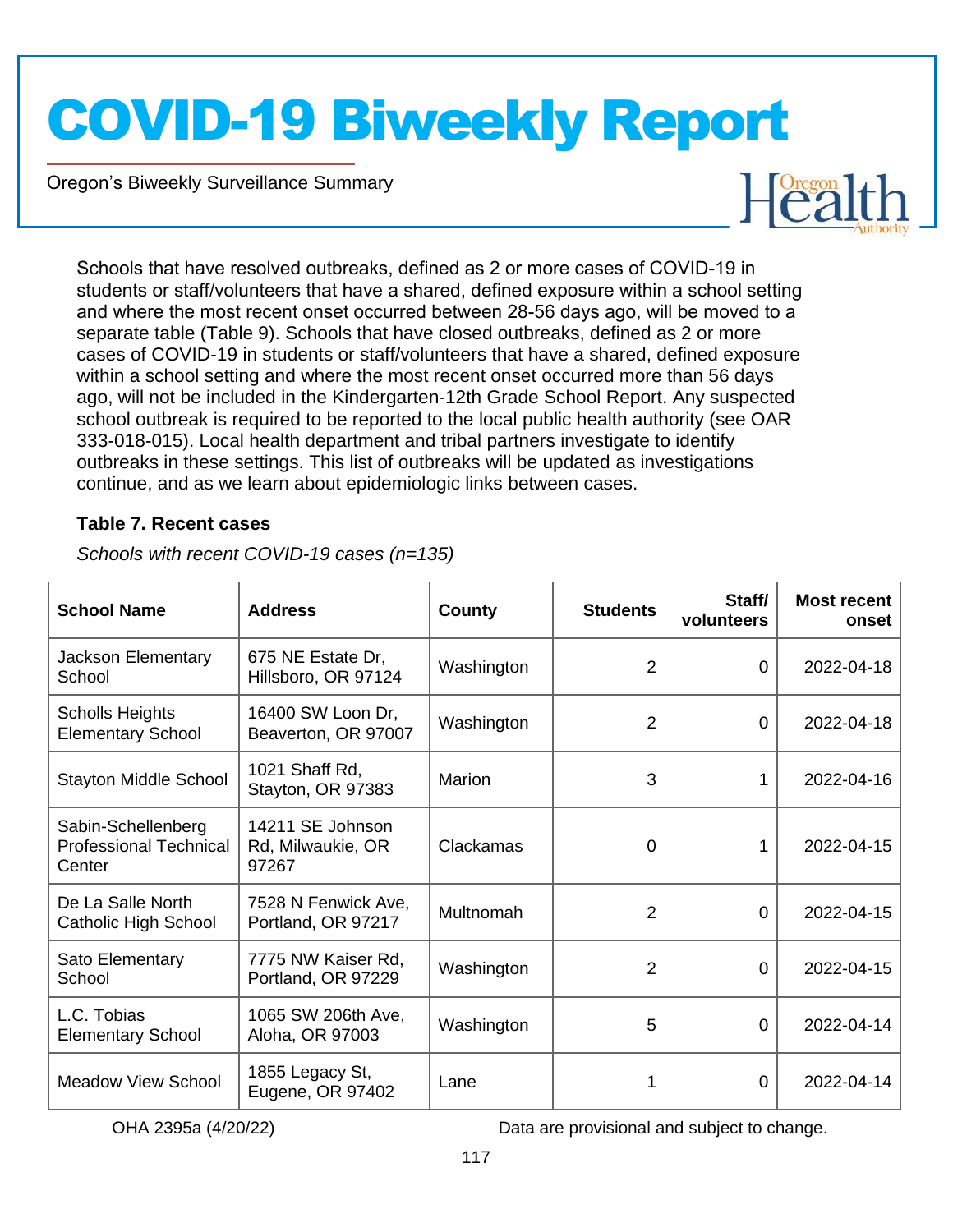Oregon's Biweekly Surveillance Summary

Novel Coronavirus (COVID-19)

| <b>School Name</b>                               | <b>Address</b>                                       | <b>County</b>     | <b>Students</b> | Staff/<br>volunteers | <b>Most recent</b><br>onset |
|--------------------------------------------------|------------------------------------------------------|-------------------|-----------------|----------------------|-----------------------------|
| <b>Green Elementary</b><br>School                | 4498 Carnes Rd,<br>Roseburg, OR 97471                | Douglas           | 1               | $\overline{0}$       | 2022-04-14                  |
| <b>Alder Creek Middle</b><br>School              | 13801 SE Webster<br>Rd, Milwaukie, OR<br>97267       | Clackamas         | $\overline{2}$  | $\overline{0}$       | 2022-04-14                  |
| <b>Highland Elementary</b><br>School             | 1845 NW Highland<br>Ave, Grants Pass, OR<br>97526    | Josephine         | 2               | $\overline{0}$       | 2022-04-14                  |
| Maplewood<br><b>Elementary School</b>            | 7452 SW 52nd Ave,<br>Portland, OR 97219              | Multnomah         | 9               | 1                    | 2022-04-14                  |
| <b>East Elementary</b><br>School                 | 3905 Alder Ln,<br>Tillamook, OR 97141                | Tillamook         | 4               | 0                    | 2022-04-13                  |
| South Prairie<br><b>Elementary School</b>        | 6855 S Prairie Rd,<br>Tillamook, OR 97141            | Tillamook         | 3               | $\overline{0}$       | 2022-04-13                  |
| <b>Ladd Acres</b><br><b>Elementary School</b>    | 2425 SE Cornelius<br>Pass Rd, Hillsboro,<br>OR 97123 | Washington        | 5               | 1                    | 2022-04-13                  |
| <b>Errol Hassell</b><br><b>Elementary School</b> | 18100 SW Bany Rd,<br>Beaverton, OR 97007             | Washington        | 18              | $\overline{0}$       | 2022-04-13                  |
| Scappoose High<br>School                         | 33700 SE High School<br>Way, Scappoose, OR<br>97056  | Columbia          | 1               | 1                    | 2022-04-13                  |
| <b>Hood River Valley</b><br><b>High School</b>   | 1220 Indian Creek Rd,<br>Hood River, OR 97031        | <b>Hood River</b> | 1               | 0                    | 2022-04-13                  |
| <b>Skyline Elementary</b><br>School              | 11536 NW Skyline<br>Blvd, Portland, OR<br>97231      | Multnomah         | 18              | 0                    | 2022-04-13                  |

OHA 2395a (4/20/22) Data are provisional and subject to change.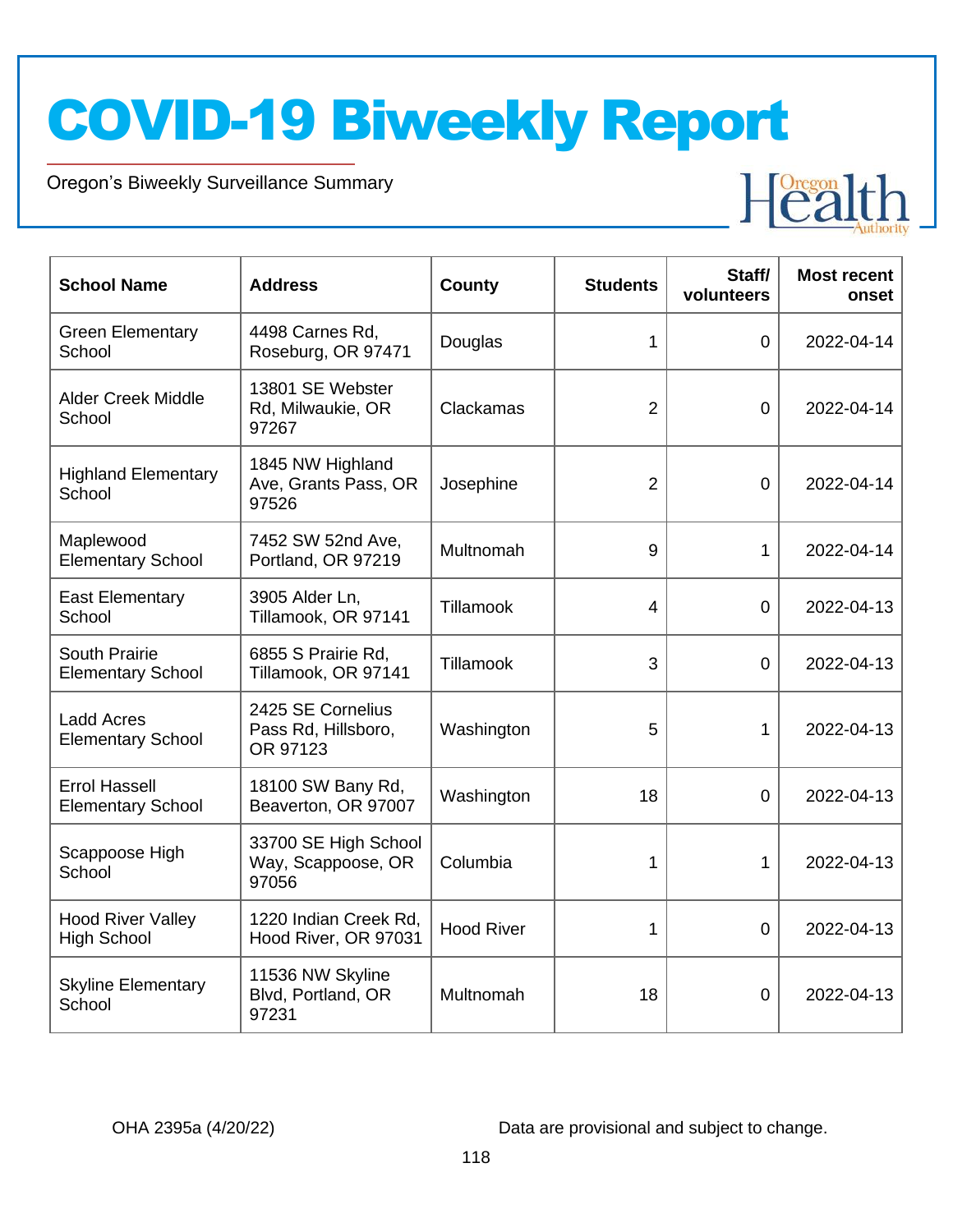Oregon's Biweekly Surveillance Summary

Novel Coronavirus (COVID-19)

| <b>School Name</b>                     | <b>Address</b>                                   | <b>County</b> | <b>Students</b> | Staff/<br>volunteers | <b>Most recent</b><br>onset |
|----------------------------------------|--------------------------------------------------|---------------|-----------------|----------------------|-----------------------------|
| Ridgewood<br><b>Elementary School</b>  | 10100 SW Inglewood<br>St, Portland, OR<br>97225  | Washington    | $\overline{2}$  | 1                    | 2022-04-12                  |
| <b>Garfield Elementary</b><br>School   | 1205 NW Garfield<br>Ave, Corvallis, OR<br>97330  | <b>Benton</b> | 8               | 0                    | 2022-04-12                  |
| <b>Ashland High School</b>             | 201 S Mountain Ave,<br>Ashland, OR 97520         | Jackson       | 1               | 1                    | 2022-04-12                  |
| <b>Corvallis High School</b>           | 1400 NW Buchanan<br>Ave, Corvallis, OR<br>97330  | <b>Benton</b> | 6               | 0                    | 2022-04-12                  |
| West Linn High School                  | 5464 West A St, West<br>Linn, OR 97068           | Clackamas     | 1               | $\overline{2}$       | 2022-04-12                  |
| <b>Sunrise Elementary</b><br>School    | 730 19th Ave SE,<br>Albany, OR 97322             | Linn          | 1               | 0                    | 2022-04-12                  |
| <b>Silverton Middle</b><br>School      | 714 Schlador St,<br>Silverton, OR 97381          | Marion        | $\overline{2}$  | 0                    | 2022-04-12                  |
| <b>Pratum Elementary</b><br>School     | 8995 Sunnyview Rd<br>NE, Salem, OR 97305         | Marion        | 1               | 0                    | 2022-04-12                  |
| <b>Silverton High School</b>           | 1456 Pine St,<br>Silverton, OR 97381             | <b>Marion</b> | 1               | 0                    | 2022-04-12                  |
| <b>Robert Gray Middle</b><br>School    | 5505 SW 23rd Ave,<br>Portland, OR 97239          | Multnomah     | 5               | 0                    | 2022-04-12                  |
| <b>French Prairie Middle</b><br>School | 1025 N Boones Ferry<br>Rd, Woodburn, OR<br>97071 | Marion        | 0               | 1                    | 2022-04-11                  |
| Conestoga Middle<br>School             | 12250 SW Conestoga<br>Dr, Beaverton, OR<br>97008 | Washington    | 9               | 0                    | 2022-04-11                  |

OHA 2395a (4/20/22) Data are provisional and subject to change.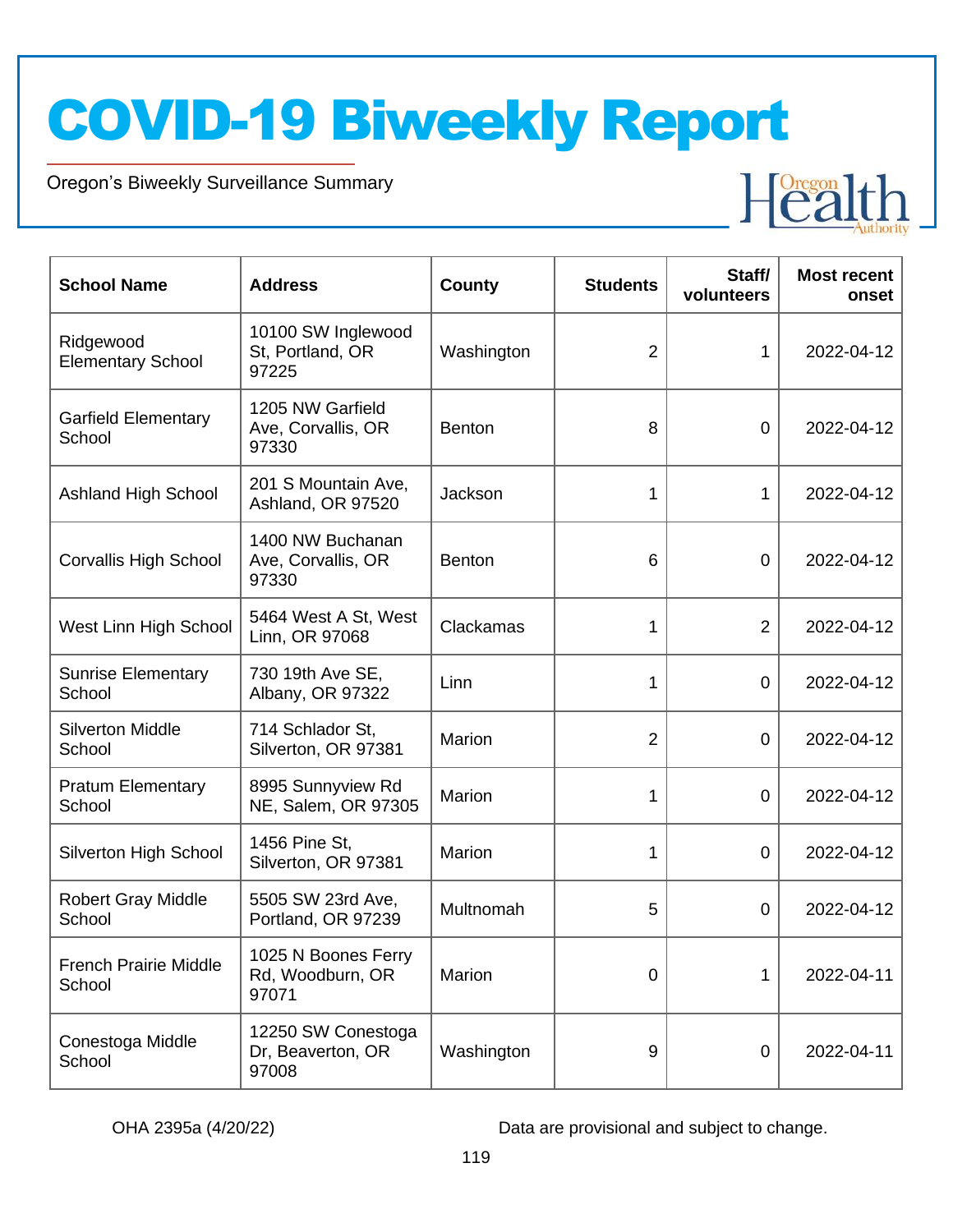Oregon's Biweekly Surveillance Summary

Novel Coronavirus (COVID-19)

| <b>School Name</b>                                                  | <b>Address</b>                                   | <b>County</b> | <b>Students</b> | Staff/<br>volunteers | <b>Most recent</b><br>onset |
|---------------------------------------------------------------------|--------------------------------------------------|---------------|-----------------|----------------------|-----------------------------|
| <b>Linus Pauling Middle</b><br>School                               | 1111 NW Cleveland<br>Ave, Corvallis, OR<br>97330 | <b>Benton</b> | 3               | $\overline{0}$       | 2022-04-11                  |
| Grants Pass High<br>School                                          | 830 NE 9th St, Grants<br>Pass, OR 97526          | Josephine     | 5               | $\Omega$             | 2022-04-11                  |
| <b>Awbrey Park</b><br><b>Elementary School</b>                      | 158 Spring Creek Dr,<br>Eugene, OR 97404         | Lane          | $\mathbf 0$     | 1                    | 2022-04-11                  |
| Le Monde French<br><b>Immersion Public</b><br><b>Charter School</b> | 2044 E Burnside St,<br>Portland, OR 97214        | Multnomah     | $\overline{4}$  | 0                    | 2022-04-11                  |
| <b>Hallinan Elementary</b><br>School                                | 16800 Hawthorne Dr,<br>Lake Oswego, OR<br>97034  | Clackamas     | $\overline{2}$  | $\mathbf 0$          | 2022-04-11                  |
| Lakeridge Middle<br>School                                          | 4700 Jean Rd, Lake<br>Oswego, OR 97035           | Clackamas     | $\overline{2}$  | 1                    | 2022-04-11                  |
| North Albany<br><b>Elementary School</b>                            | 815 Thornton Lake Dr<br>NW, Albany, OR<br>97321  | <b>Benton</b> | 8               | $\mathbf 0$          | 2022-04-11                  |
| Oak Elementary                                                      | 3610 Oak St SE,<br>Albany, OR 97322              | Linn          | $\overline{2}$  | 1                    | 2022-04-11                  |
| <b>Tangent Elementary</b><br>School                                 | 32100 Old Oak Dr,<br>Tangent, OR 97389           | Linn          | 1               | $\Omega$             | 2022-04-11                  |
| <b>Stayton Elementary</b><br>School                                 | 875 N 3rd, Stayton,<br>OR 97383                  | <b>Marion</b> | 1               | $\overline{0}$       | 2022-04-11                  |
| Woodstock<br><b>Elementary School</b>                               | 5601 SE 50th Ave,<br>Portland, OR 97206          | Multnomah     | $\overline{4}$  | 0                    | 2022-04-11                  |
| <b>West Orient Middle</b><br>School                                 | 29805 SE Orient Dr,<br>Gresham, OR 97080         | Multnomah     | 1               | $\mathbf 0$          | 2022-04-11                  |

OHA 2395a (4/20/22) Data are provisional and subject to change.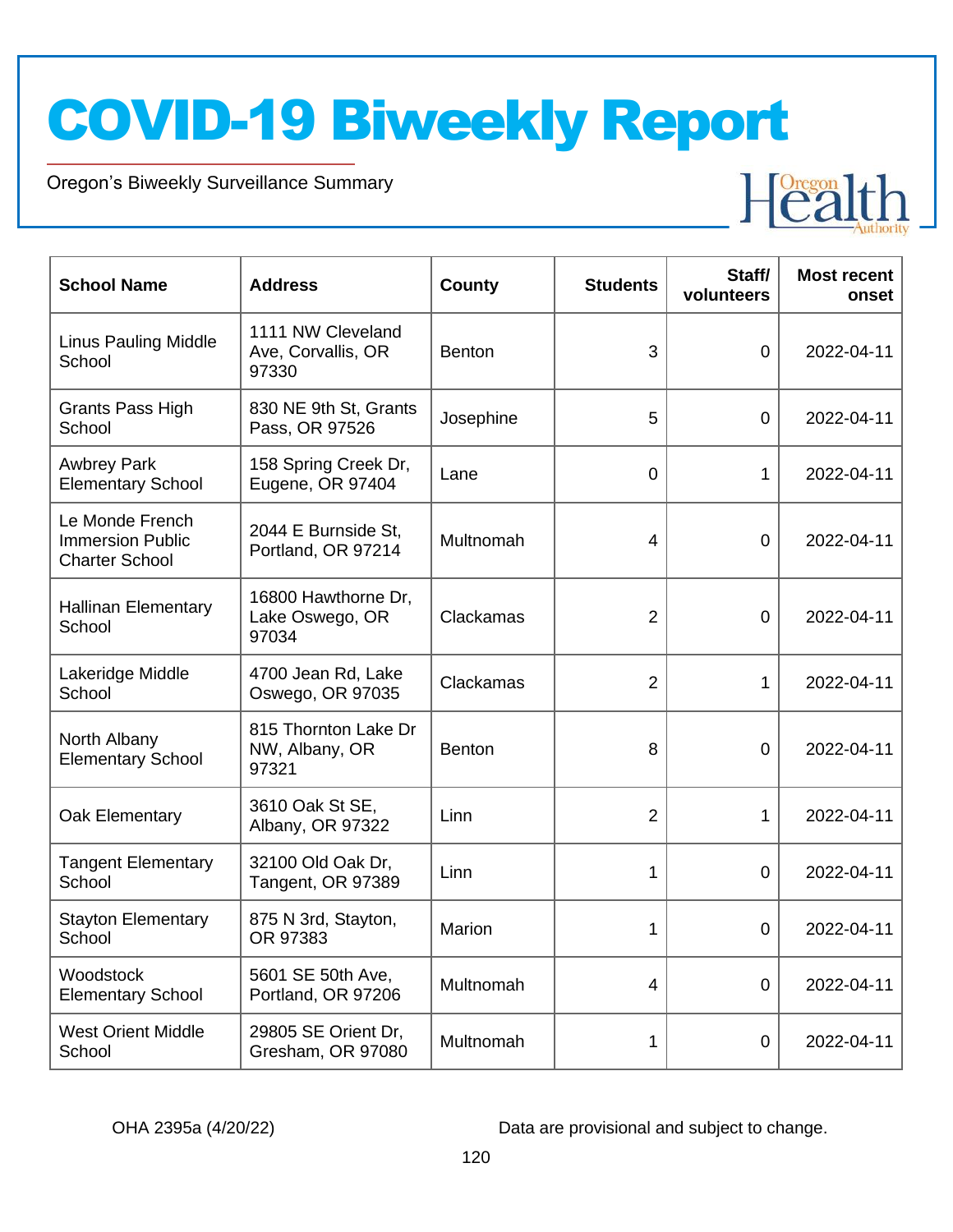Oregon's Biweekly Surveillance Summary

Novel Coronavirus (COVID-19)

| <b>School Name</b>                             | <b>Address</b>                                        | <b>County</b> | <b>Students</b> | Staff/<br>volunteers | <b>Most recent</b><br>onset |
|------------------------------------------------|-------------------------------------------------------|---------------|-----------------|----------------------|-----------------------------|
| <b>Liberty Elementary</b><br>School            | 1700 9th St,<br>Tillamook, OR 97141                   | Tillamook     | 1               | 1                    | 2022-04-10                  |
| <b>Beavercreek</b><br><b>Elementary School</b> | 21944 S Yeoman Rd,<br>Beavercreek, OR<br>97004        | Clackamas     | $\overline{2}$  | 1                    | 2022-04-10                  |
| Oregon City High<br>School                     | 19761 S Beavercreek<br>Rd, Oregon City, OR<br>97045   | Clackamas     | 3               | $\Omega$             | 2022-04-10                  |
| Parkside Elementary                            | 735 SW Wagner<br>Meadows Dr, Grants<br>Pass, OR 97526 | Josephine     | $\overline{2}$  | $\overline{0}$       | 2022-04-10                  |
| Manzanita Elementary                           | 310 San Francisco St.<br>Grants Pass, OR<br>97526     | Josephine     | 1               | $\overline{0}$       | 2022-04-10                  |
| <b>Gresham Arthur</b><br>Academy               | 1890 NE Cleveland<br>Ave, Gresham, OR<br>97030        | Multnomah     | 6               | $\Omega$             | 2022-04-10                  |
| West Albany High<br>School                     | 2100 Elm St SW,<br>Albany, OR 97321                   | Linn          | 5               | 0                    | 2022-04-10                  |
| <b>Pioneer Elementary</b><br>School            | 4744 Pioneer Rd,<br>Ontario, OR 97914                 | Malheur       | $\overline{2}$  | $\Omega$             | 2022-04-10                  |
| Nestucca Valley<br><b>Elementary School</b>    | 36925 Hwy 101 S,<br>Cloverdale, OR 97112              | Tillamook     | $\overline{2}$  | $\overline{0}$       | 2022-04-09                  |
| Nancy Ryles<br><b>Elementary School</b>        | 10250 SW Cormorant<br>Dr, Beaverton, OR<br>97007      | Washington    | 3               | 0                    | 2022-04-09                  |
| Lake Oswego Junior<br><b>High School</b>       | 2500 Country Club<br>Rd, Lake Oswego, OR<br>97034     | Clackamas     | $\overline{2}$  | 0                    | 2022-04-09                  |

OHA 2395a (4/20/22) Data are provisional and subject to change.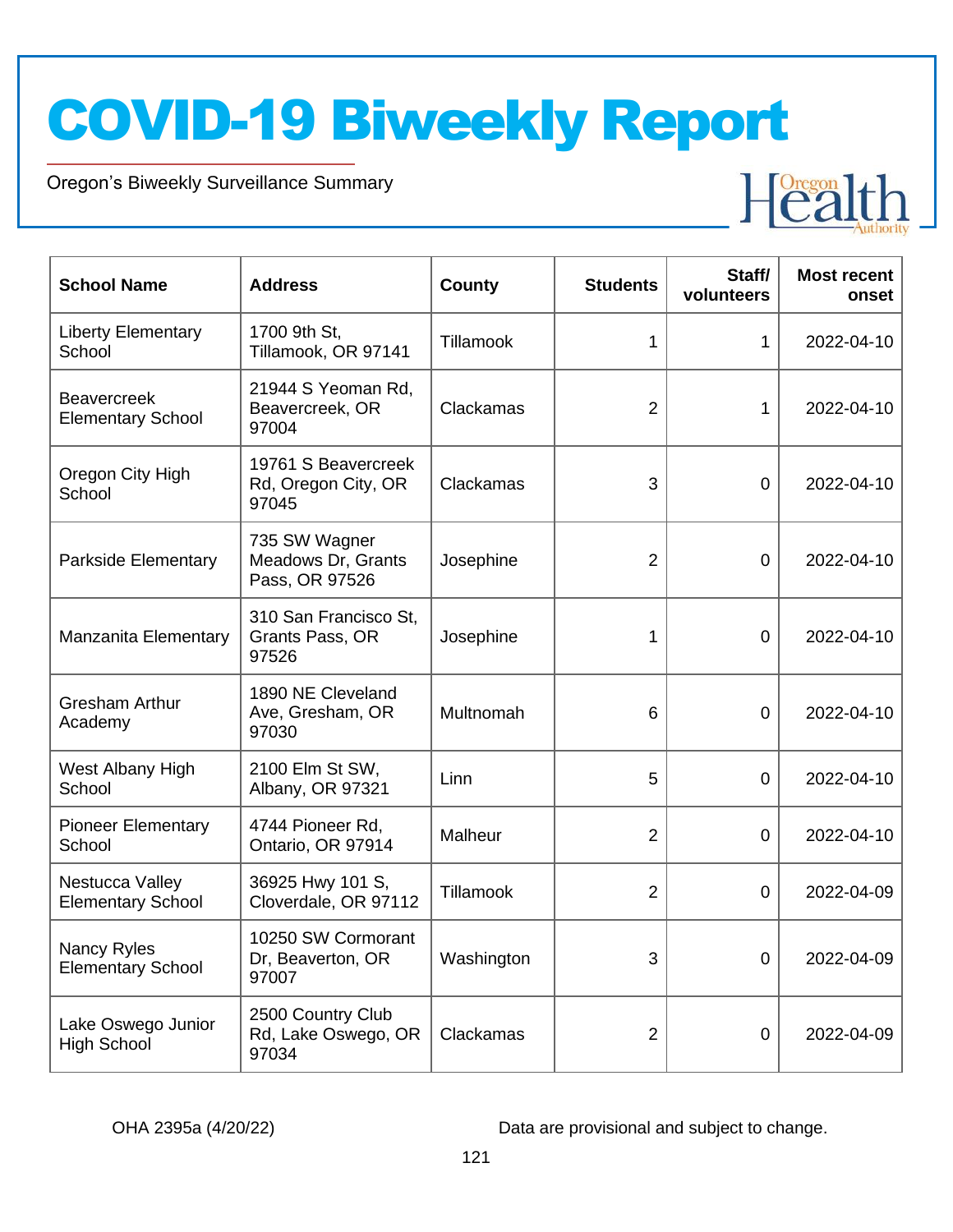Oregon's Biweekly Surveillance Summary

Novel Coronavirus (COVID-19)

| <b>School Name</b>                                  | <b>Address</b>                                    | County        | <b>Students</b> | Staff/<br>volunteers | <b>Most recent</b><br>onset |
|-----------------------------------------------------|---------------------------------------------------|---------------|-----------------|----------------------|-----------------------------|
| <b>Brookings-Harbor</b><br><b>High School</b>       | 625 Pioneer Rd,<br>Brookings, OR 97415            | Curry         | 4               | 0                    | 2022-04-08                  |
| <b>Redwood Elementary</b><br>School                 | 3163 Leonard Rd,<br>Grants Pass, OR<br>97527      | Josephine     | $\mathbf 0$     | 1                    | 2022-04-08                  |
| <b>Timber Ridge School</b>                          | 373 Timber Ridge St<br>NE, Albany, OR 97322       | Linn          | 0               | 1                    | 2022-04-08                  |
| <b>Community Roots</b><br>School                    | 229 Eureka Ave,<br>Silverton, OR 97381            | Marion        | 12              | $\overline{2}$       | 2022-04-08                  |
| Lafayette Elementary<br>School                      | 3122 Madison St SE,<br>Albany, OR 97322           | Linn          | 5               | 0                    | 2022-04-08                  |
| <b>West Powellhurst</b><br><b>Elementary School</b> | 2921 SE 116th Ave,<br>Portland, OR 97266          | Multnomah     | 3               | 0                    | 2022-04-08                  |
| <b>Gardiner Middle</b><br>School                    | 205 Williams St,<br>Oregon City, OR<br>97045      | Clackamas     | 4               | 1                    | 2022-04-07                  |
| Raleigh Park<br><b>Elementary School</b>            | 3670 SW 78th Ave,<br>Portland, OR 97225           | Washington    | 11              | 1                    | 2022-04-07                  |
| Oak Creek Elementary<br>School                      | 55 Kingsgate Rd, Lake<br>Oswego, OR 97035         | Clackamas     | 1               | 0                    | 2022-04-07                  |
| <b>Lincoln Elementary</b><br>School                 | 110 SE Alexander<br>Ave, Corvallis, OR<br>97333   | <b>Benton</b> | 2               | $\overline{2}$       | 2022-04-07                  |
| North Middle School                                 | 1725 NW Highland<br>Ave, Grants Pass, OR<br>97526 | Josephine     | 1               | 0                    | 2022-04-07                  |
| <b>Muddy Creek Charter</b><br>School                | 30252 Bellfountain Rd,<br>Corvallis, OR 97333     | Benton        | 1               | 0                    | 2022-04-07                  |

OHA 2395a (4/20/22) Data are provisional and subject to change.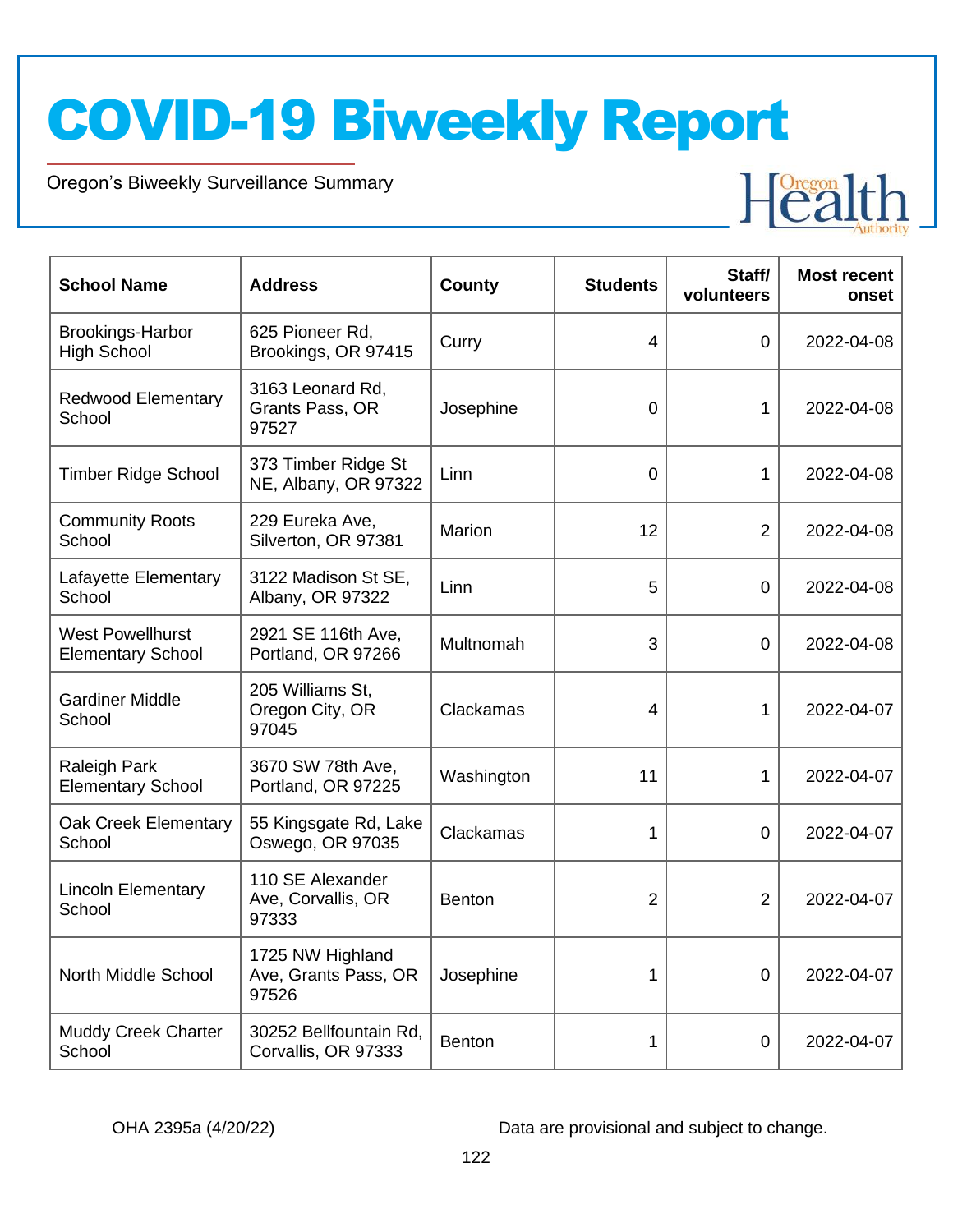Oregon's Biweekly Surveillance Summary

Novel Coronavirus (COVID-19)

| <b>School Name</b>                              | <b>Address</b>                                  | <b>County</b> | <b>Students</b> | Staff/<br>volunteers | <b>Most recent</b><br>onset |
|-------------------------------------------------|-------------------------------------------------|---------------|-----------------|----------------------|-----------------------------|
| McKay High School                               | 2440 Lancaster Dr<br>NE, Salem, OR 97305        | Marion        | 1               | 0                    | 2022-04-07                  |
| Lyle Elementary<br>School                       | 185 SW Levens St,<br>Dallas, OR 97338           | Polk          | $\overline{2}$  | 0                    | 2022-04-07                  |
| Independence<br>Elementary                      | 150 S 4th St.<br>Independence, OR<br>97351      | Polk          | 1               | 0                    | 2022-04-07                  |
| Monmouth Elementary<br>School                   | 958 E Church St,<br>Monmouth, OR 97361          | Polk          | $\overline{2}$  | 0                    | 2022-04-07                  |
| Candy Lane<br><b>Elementary School</b>          | 5901 SE Hull Ave,<br>Milwaukie, OR 97267        | Clackamas     | $\overline{2}$  | 0                    | 2022-04-06                  |
| College Hill                                    | 510 NW 31st St,<br>Corvallis, OR 97330          | Benton        | 1               | 0                    | 2022-04-06                  |
| <b>Athey Creek Middle</b><br>School             | 2900 SW Borland Rd,<br>Tualatin, OR 97062       | Clackamas     | 1               | 1                    | 2022-04-06                  |
| <b>Helman Elementary</b>                        | 705 Helman St,<br>Ashland, OR 97520             | Jackson       | 0               | 1                    | 2022-04-06                  |
| Sam Barlow High<br>School                       | 5105 SE 302nd Ave,<br>Gresham, OR 97080         | Multnomah     | 1               | 0                    | 2022-04-06                  |
| <b>Adams Elementary</b>                         | 1615 SW 35th St,<br>Corvallis, OR 97333         | <b>Benton</b> | 4               | 0                    | 2022-04-06                  |
| <b>Central High School</b>                      | 1530 Monmouth St,<br>Independence, OR<br>97351  | Polk          | $\overline{2}$  | 0                    | 2022-04-05                  |
| <b>Gaffney Lane</b><br><b>Elementary School</b> | 13521 S Gaffney Ln,<br>Oregon City, OR<br>97045 | Clackamas     | $\overline{2}$  | 0                    | 2022-04-05                  |

OHA 2395a (4/20/22) Data are provisional and subject to change.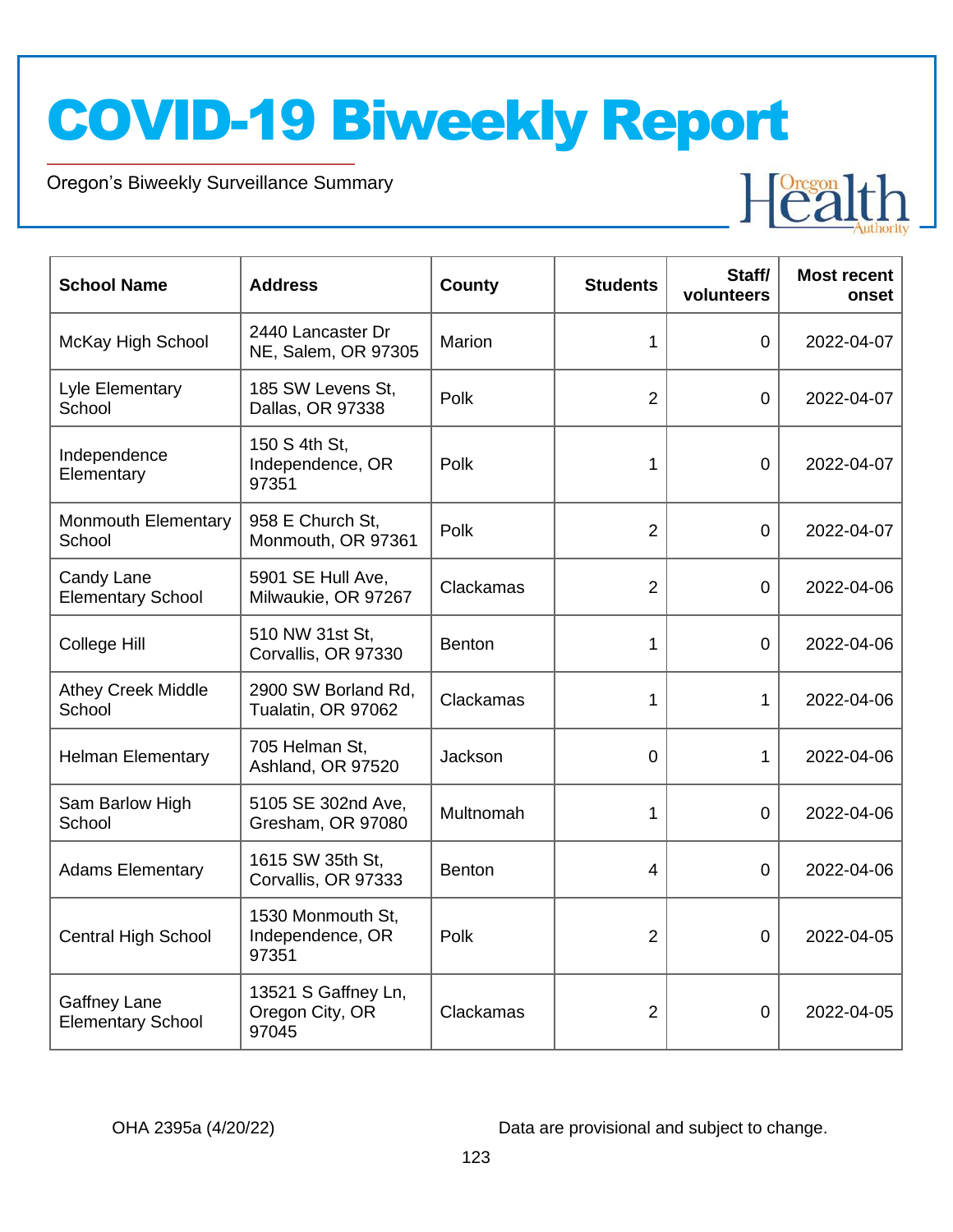Oregon's Biweekly Surveillance Summary

Novel Coronavirus (COVID-19)

| <b>School Name</b>                                 | <b>Address</b>                                      | <b>County</b> | <b>Students</b> | Staff/<br>volunteers | <b>Most recent</b><br>onset |
|----------------------------------------------------|-----------------------------------------------------|---------------|-----------------|----------------------|-----------------------------|
| <b>Butternut Creek</b><br><b>Elementary School</b> | 20395 SW Florence<br>St, Aloha, OR 97078            | Washington    | $\overline{2}$  | 0                    | 2022-04-05                  |
| <b>Elmonica Elementary</b><br>School               | 16950 SW Lisa Ct,<br>Beaverton, OR 97006            | Washington    | $\overline{2}$  | 0                    | 2022-04-05                  |
| <b>Willamette Primary</b>                          | 1403 12th St, West<br>Linn, OR 97068                | Clackamas     | $\overline{2}$  | $\overline{0}$       | 2022-04-05                  |
| <b>Ashland Middle</b><br>School                    | 100 Walker Ave,<br>Ashland, OR 97520                | Jackson       | 3               | 1                    | 2022-04-05                  |
| North Medford High<br>School                       | 1900 N Keene Way<br>Dr, Medford, OR<br>97504        | Jackson       | $\overline{2}$  | 1                    | 2022-04-05                  |
| <b>Holy Family</b>                                 | 7425 SE Cesar<br>Chavez Blvd,<br>Portland, OR 97202 | Multnomah     | 4               | 0                    | 2022-04-05                  |
| The International<br>School                        | 2305 S Water Ave,<br>Portland, OR 97201             | Multnomah     | 3               | 0                    | 2022-04-05                  |
| The Siskiyou School                                | 631 Clay St, Ashland,<br>OR 97520                   | Jackson       | 4               | $\overline{2}$       | 2022-04-05                  |
| <b>Evergreen Elementary</b><br>School              | 3727 Cascade Hwy<br>NE, Silverton, OR<br>97381      | Marion        | $\mathbf 0$     | $\overline{2}$       | 2022-04-05                  |
| <b>Silver Crest</b><br><b>Elementary School</b>    | 365 Loar Rd SE,<br>Silverton, OR 97381              | <b>Marion</b> | 1               | 0                    | 2022-04-05                  |
| Milwaukie High School                              | 2301 SE Willard St,<br>Milwaukie, OR 97222          | Clackamas     | $\overline{2}$  | 0                    | 2022-04-05                  |
| Garibaldi Grade<br>School                          | 604 Cypress St,<br>Garibaldi, OR 97118              | Tillamook     | 2               | $\mathbf 0$          | 2022-04-04                  |

OHA 2395a (4/20/22) Data are provisional and subject to change.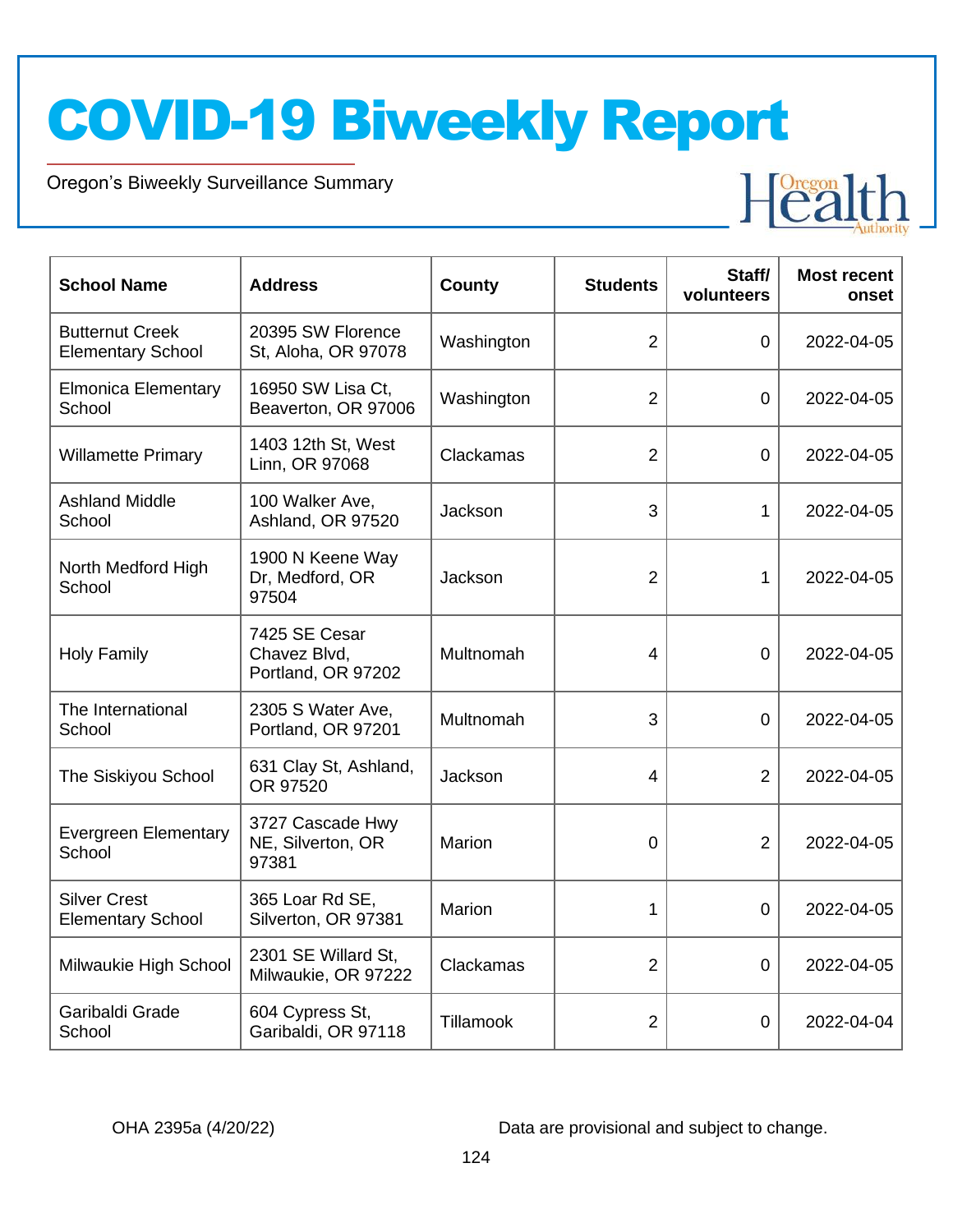Oregon's Biweekly Surveillance Summary

Novel Coronavirus (COVID-19)

| <b>School Name</b>                              | <b>Address</b>                                   | <b>County</b> | <b>Students</b> | Staff/<br>volunteers | <b>Most recent</b><br>onset |
|-------------------------------------------------|--------------------------------------------------|---------------|-----------------|----------------------|-----------------------------|
| John Wetten<br><b>Elementary School</b>         | 250 E Exeter St,<br>Gladstone, OR 97027          | Clackamas     | 2               | $\mathbf 0$          | 2022-04-04                  |
| St Helens High School                           | 2375 Gable Rd, St<br><b>Helens, OR 97051</b>     | Columbia      | $\overline{2}$  | $\overline{0}$       | 2022-04-04                  |
| <b>Clemens Primary</b><br>School                | 535 S 19th St,<br>Philomath, OR 97370            | <b>Benton</b> | 2               | $\overline{0}$       | 2022-04-04                  |
| <b>Three Rivers Charter</b><br>School           | 2565 SW Ek Rd, West<br>Linn, OR 97068            | Clackamas     | 1               | $\overline{0}$       | 2022-04-04                  |
| <b>Bellview Elementary</b><br>School            | 1070 Tolman Creek<br>Rd, Ashland, OR<br>97520    | Jackson       | 1               | $\mathbf 0$          | 2022-04-04                  |
| Hanby Middle School                             | 806 6th Ave, Gold Hill,<br>OR 97525              | Jackson       | 1               | 0                    | 2022-04-04                  |
| Fort Vannoy<br><b>Elementary School</b>         | 5250 Upper River Rd,<br>Grants Pass, OR<br>97526 | Josephine     | 0               | 1                    | 2022-04-04                  |
| Cascade Heights<br><b>Public Charter School</b> | 15301 SE 92nd Ave,<br>Clackamas, OR 97015        | Clackamas     | 0               | 1                    | 2022-04-04                  |
| <b>Bonny Slope</b><br>Elementary                | 11775 NW McDaniel<br>Rd, Portland, OR<br>97229   | Washington    | 2               | $\overline{0}$       | 2022-04-04                  |
| St. Agatha                                      | 7960 SE 15th Ave,<br>Portland, OR 97202          | Multnomah     | 4               | $\overline{0}$       | 2022-04-04                  |
| Calapooia Middle<br>School                      | 830 SE 24th Ave,<br>Albany, OR 97322             | Linn          | 1               | 1                    | 2022-04-04                  |
| North Albany Middle<br>School                   | 1205 North Albany Rd<br>NW, Albany, OR<br>97321  | <b>Benton</b> | $\overline{2}$  | $\mathbf 0$          | 2022-04-04                  |

OHA 2395a (4/20/22) Data are provisional and subject to change.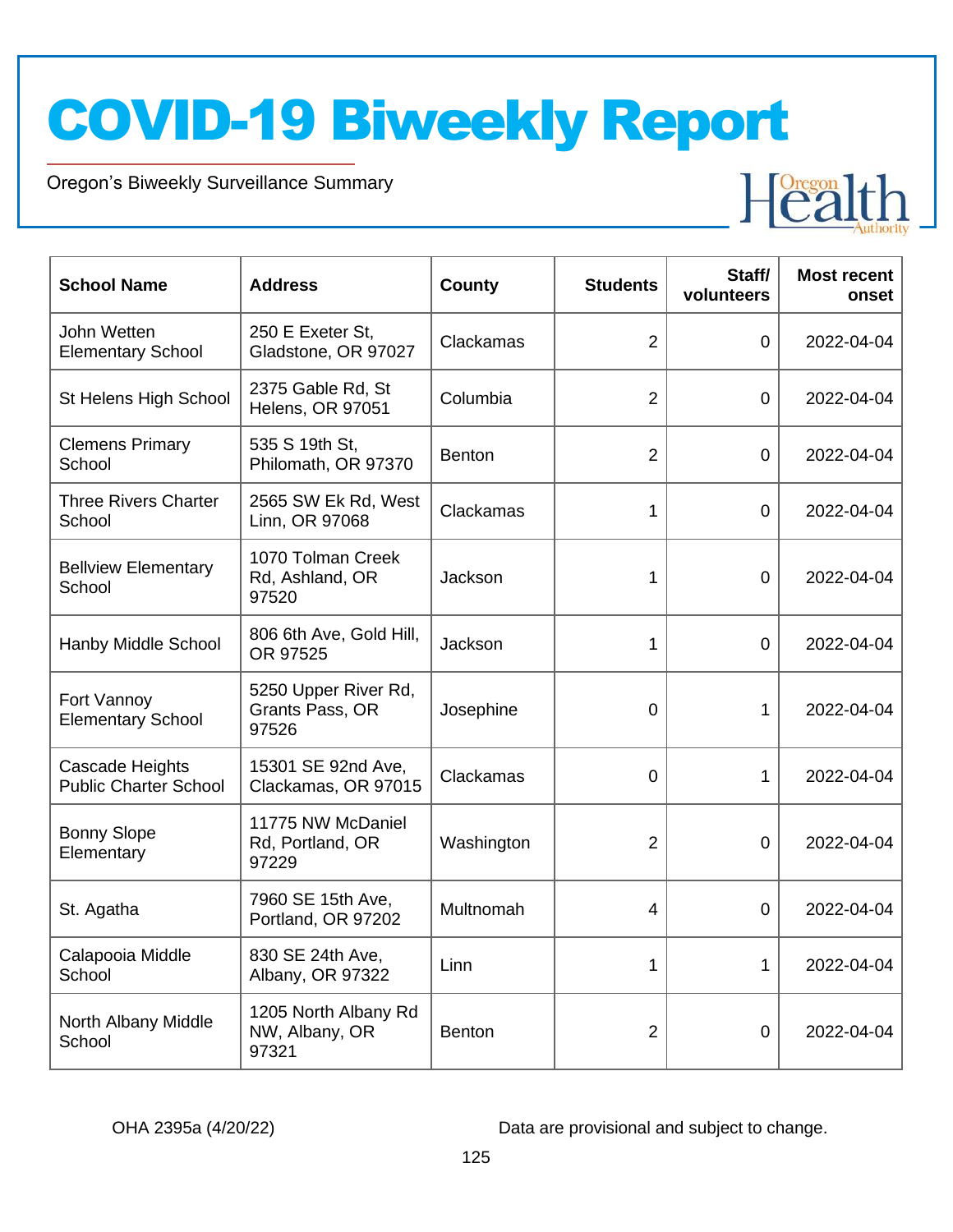Oregon's Biweekly Surveillance Summary

Novel Coronavirus (COVID-19)

| <b>School Name</b>                    | <b>Address</b>                                       | <b>County</b> | <b>Students</b> | Staff/<br>volunteers | <b>Most recent</b><br>onset |
|---------------------------------------|------------------------------------------------------|---------------|-----------------|----------------------|-----------------------------|
| <b>Takena Elementary</b><br>School    | 1210 12th Ave SW,<br>Albany, OR 97321                | Linn          | 1               | $\overline{0}$       | 2022-04-04                  |
| May Roberts<br>Elementary             | 590 NW 8th St,<br>Ontario, OR 97914                  | Malheur       | $\overline{0}$  | 1                    | 2022-04-04                  |
| <b>Whiteaker Middle</b><br>School     | 1605 Lockhaven Dr<br>NE, Keizer, OR 97303            | Marion        | $\overline{0}$  | 1                    | 2022-04-04                  |
| <b>Astor Elementary</b><br>School     | 5601 N Yale St,<br>Portland, OR 97203                | Multnomah     | 3               | 0                    | 2022-04-03                  |
| <b>Patrick Elementary</b><br>School   | 1500 2nd Ave, Gold<br>Hill, OR 97525                 | Jackson       | 1               | 0                    | 2022-04-03                  |
| Sandy Grade School                    | 38955 Pleasant St,<br>Sandy, OR 97055                | Clackamas     | 1               | 0                    | 2022-04-02                  |
| <b>Walker Elementary</b><br>School    | 364 Walker Ave,<br>Ashland, OR 97520                 | Jackson       | $\overline{2}$  | $\overline{0}$       | 2022-04-02                  |
| <b>Gilchrist Elementary</b><br>School | 201 Mountain View Dr,<br>Gilchrist, OR 97737         | Klamath       | 1               | $\Omega$             | 2022-04-02                  |
| <b>Ash Creek Elementary</b>           | 1360 N 16th St,<br>Monmouth, OR 97361                | Polk          | 1               | 0                    | 2022-04-01                  |
| Lake Oswego High<br>School            | 2501 SW Country<br>Club Rd, Lake<br>Oswego, OR 97034 | Clackamas     | 1               | $\Omega$             | 2022-04-01                  |
| Lebanon High School                   | 1700 S 5th St,<br>Lebanon, OR 97355                  | Linn          | 1               | 0                    | 2022-04-01                  |
| Oak Hills Elementary<br>School        | 2625 NW 153rd Ave.<br>Beaverton, OR 97006            | Washington    | 3               | 0                    | 2022-03-31                  |
| <b>Philomath Elementary</b><br>School | 239 S 16th St,<br>Philomath, OR 97370                | <b>Benton</b> | 1               | 0                    | 2022-03-31                  |

OHA 2395a (4/20/22) Data are provisional and subject to change.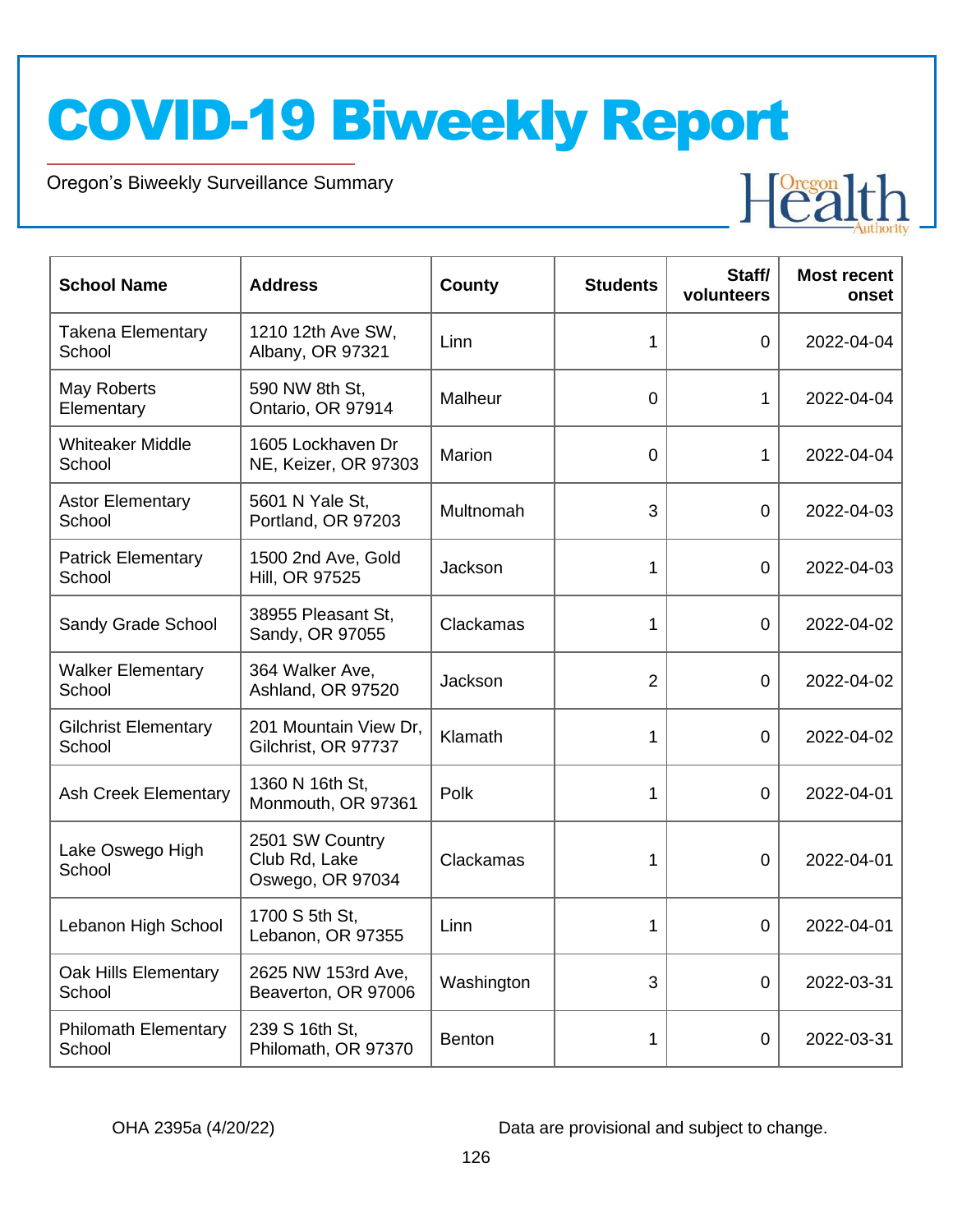Oregon's Biweekly Surveillance Summary

Novel Coronavirus (COVID-19)

| <b>School Name</b>                                   | <b>Address</b>                                        | County            | <b>Students</b> | Staff/<br>volunteers | <b>Most recent</b><br>onset |
|------------------------------------------------------|-------------------------------------------------------|-------------------|-----------------|----------------------|-----------------------------|
| <b>Meridian Creek Middle</b><br>School               | 6300 SW Hazel St,<br>Wilsonville, OR 97070            | Clackamas         | 3               | 0                    | 2022-03-31                  |
| <b>Westside Elementary</b><br>School                 | 3685 Belmont Dr,<br>Hood River, OR 97031              | <b>Hood River</b> | 3               | 0                    | 2022-03-31                  |
| <b>Portland Waldorf</b><br>School                    | 2300 SE Harrison St,<br>Milwaukie, OR 97222           | Clackamas         | 1               | 6                    | 2022-03-30                  |
| <b>Liberty Elementary</b><br>School                  | 2345 Liberty St SW,<br>Albany, OR 97321               | Linn              | 1               | 0                    | 2022-03-30                  |
| Lacomb School                                        | 34110 E Lacomb Rd,<br>Lebanon, OR 97355               | Linn              | 1               | 0                    | 2022-03-30                  |
| Valor Middle School                                  | 450 Parr Rd,<br>Woodburn, OR 97071                    | Marion            | 2               | 0                    | 2022-03-29                  |
| <b>White Mountain</b><br>Middle School               | 550 Wilson Way,<br>White City, OR 97503               | Jackson           | 0               | 1                    | 2022-03-29                  |
| South Middle School                                  | 350 W Harbeck Rd,<br>Grants Pass, OR<br>97527         | Josephine         | 1               | 0                    | 2022-03-29                  |
| Sunstone Montessori<br>School                        | 6318 SW Corbett Ave,<br>Portland, OR 97239            | Multnomah         | 1               | 0                    | 2022-03-29                  |
| <b>Hillside Elementary</b><br>School                 | 185 E Main St, Eagle<br>Point, OR 97524               | Jackson           | $\overline{0}$  | 1                    | 2022-03-28                  |
| <b>Bolton Primary School</b>                         | 5933 SW Holmes St,<br>West Linn, OR 97068             | Clackamas         | 1               | 0                    | 2022-03-28                  |
| Lake Grove<br><b>Elementary School</b>               | 15777 SW Boones<br>Ferry Rd, Lake<br>Oswego, OR 97035 | Clackamas         | 1               | 0                    | 2022-03-28                  |
| Ridgeline Montessori<br><b>Public Charter School</b> | 4500 W Amazon Dr,<br>Eugene, OR 97405                 | Lane              | $\mathbf 1$     | 0                    | 2022-03-27                  |

OHA 2395a (4/20/22) Data are provisional and subject to change.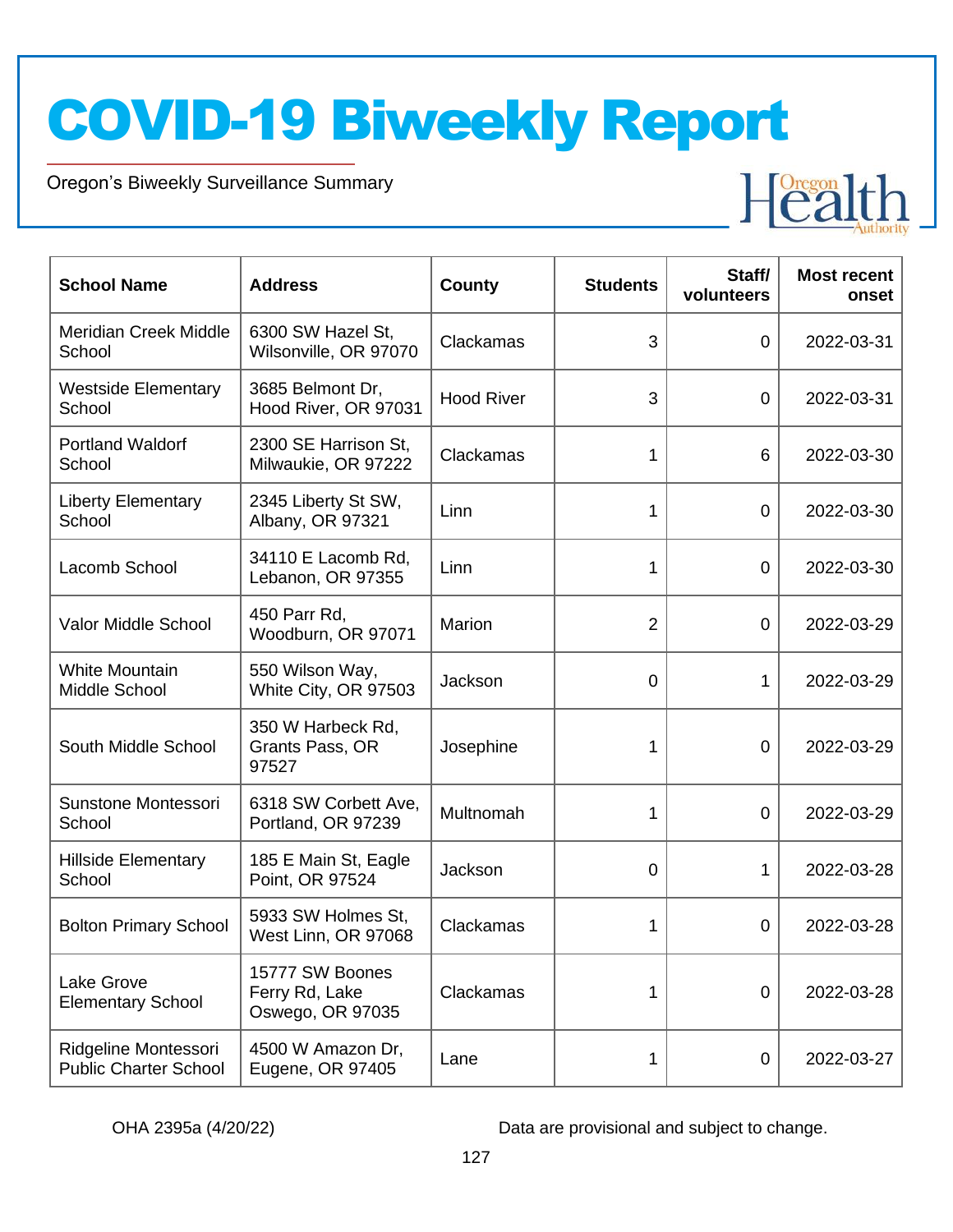Oregon's Biweekly Surveillance Summary

Novel Coronavirus (COVID-19)



| <b>School Name</b>                   | <b>Address</b>                                 | County            | <b>Students</b> | Staff/<br>volunteers | <b>Most recent</b><br>onset |
|--------------------------------------|------------------------------------------------|-------------------|-----------------|----------------------|-----------------------------|
| <b>Happy Valley Middle</b><br>School | 13865 SE King Rd,<br>Happy Valley, OR<br>97086 | Clackamas         | $\Omega$        | 1                    | 2022-03-27                  |
| Parkdale Elementary<br>School        | 4880 Van Nuys Dr,<br>Parkdale, OR 97041        | <b>Hood River</b> | 2               | 0                    | 2022-03-26                  |
| <b>Hoover Elementary</b><br>School   | 2323 Siskiyou Blvd,<br>Medford, OR 97504       | Jackson           |                 | 0                    | 2022-03-26                  |
| Sauvie Island School                 | 14445 NW Charlton<br>Rd, Portland, OR<br>97231 | Multnomah         |                 | 0                    | 2022-03-26                  |
| Wy'east Middle School                | 3000 Wy'east Rd,<br>Hood River, OR 97031       | <b>Hood River</b> |                 | 0                    | 2022-03-24                  |
| Lincoln Savage Middle<br>School      | 8551 New Hope Rd,<br>Grants Pass, OR<br>97527  | Josephine         |                 | 0                    | 2022-03-24                  |
| South Albany High<br>School          | 3705 SE Columbus St,<br>Albany, OR 97322       | Linn              |                 | 0                    | 2022-03-24                  |

#### **Table 8. Active school outbreaks**

*Schools reporting active COVID-19 outbreaks (n=43)*

| <b>School Name</b>                     | <b>Address</b>                                       | County     | <b>Total Cases</b> | <b>Most recent</b><br>onset |
|----------------------------------------|------------------------------------------------------|------------|--------------------|-----------------------------|
| Maplewood<br>Elementary School, 1      | 7452 SW 52nd Ave,<br>Portland, OR 97219              | Multnomah  | 9                  | 2022-04-18                  |
| Ladd Acres<br><b>Elementary School</b> | 2425 SE Cornelius<br>Pass Rd, Hillsboro,<br>OR 97123 | Washington | 5                  | 2022-04-13                  |

OHA 2395a (4/20/22) Data are provisional and subject to change.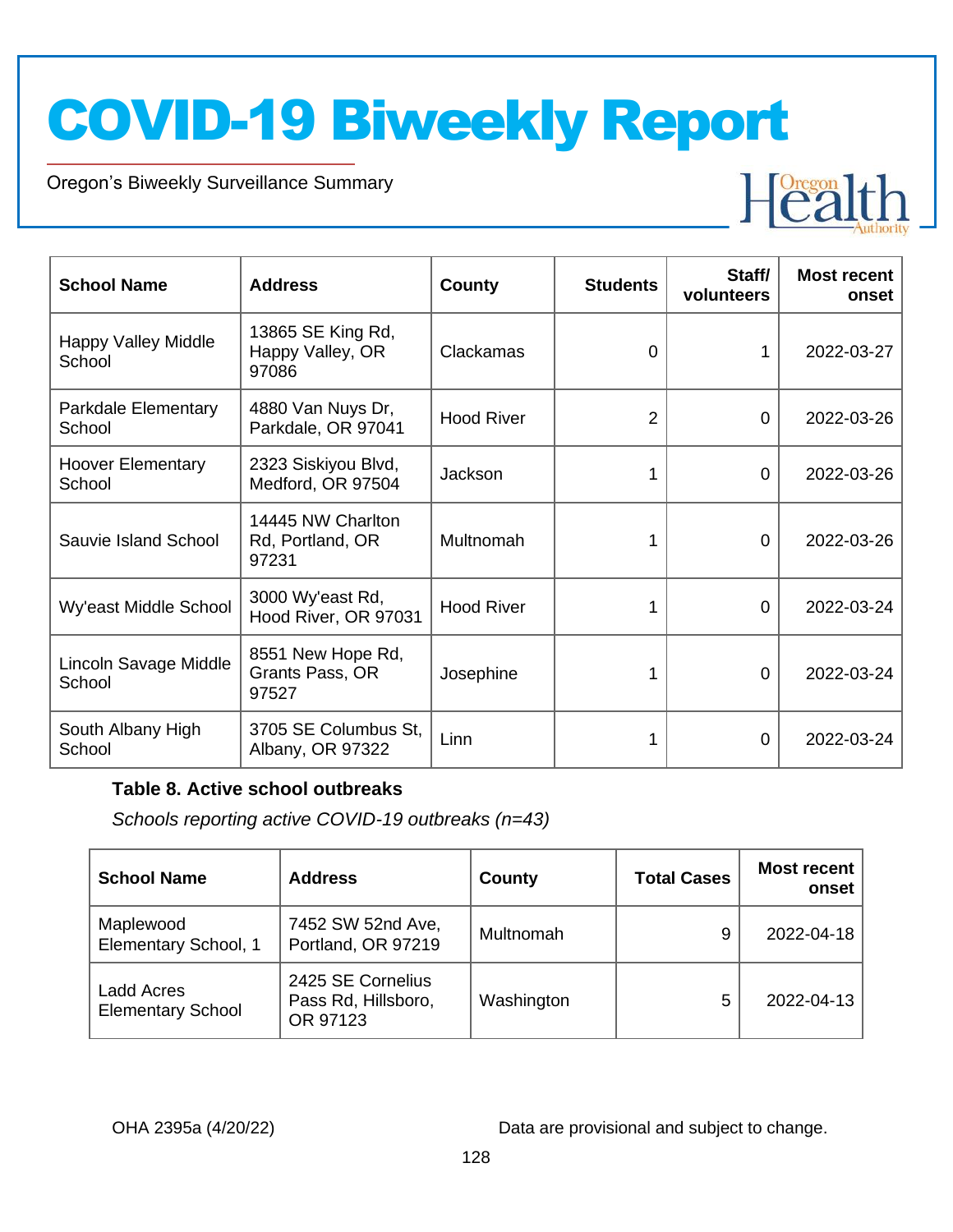Oregon's Biweekly Surveillance Summary

Novel Coronavirus (COVID-19)

| <b>School Name</b>                                                  | <b>Address</b>                                      | County     | <b>Total Cases</b> | <b>Most recent</b><br>onset |
|---------------------------------------------------------------------|-----------------------------------------------------|------------|--------------------|-----------------------------|
| <b>Skyline School</b>                                               | 11536 NW Skyline<br>Blvd, Portland, OR<br>97231     | Multnomah  | 18                 | 2022-04-13                  |
| <b>Errol Hassell</b><br>Elementary School, 3                        | 18100 SW Bany Rd,<br>Beaverton, OR 97007            | Washington | 8                  | 2022-04-13                  |
| Scappoose High<br>School                                            | 33700 SE High School<br>Way, Scappoose, OR<br>97056 | Columbia   | $\overline{2}$     | 2022-04-12                  |
| Ridgewood<br><b>Elementary School</b>                               | 10100 SW Inglewood<br>St, Portland, OR<br>97225     | Washington | 3                  | 2022-04-12                  |
| <b>Robert Gray Middle</b><br>School                                 | 5505 SW 23rd Ave,<br>Portland, OR 97239             | Multnomah  | 5                  | 2022-04-12                  |
| Conestoga Middle<br>School                                          | 12250 SW Conestoga<br>Dr, Beaverton, OR<br>97008    | Washington | 5                  | 2022-04-11                  |
| Le Monde French<br><b>Immersion Public</b><br><b>Charter School</b> | 2044 E Burnside St,<br>Portland, OR 97214           | Multnomah  | 3                  | 2022-04-11                  |
| Woodstock<br>Elementary School, 2                                   | 5601 SE 50th Ave,<br>Portland, OR 97206             | Multnomah  | 3                  | 2022-04-11                  |
| <b>Beavercreek</b><br><b>Elementary School</b>                      | 21944 S Yeoman Rd,<br>Beavercreek, OR<br>97004      | Clackamas  | 3                  | 2022-04-10                  |
| <b>Pioneer Elementary</b><br>School                                 | 4744 Pioneer Rd,<br>Ontario, OR 97914               | Malheur    | $\overline{2}$     | 2022-04-10                  |
| <b>Gresham Arthur</b><br>Academy                                    | 1890 NE Cleveland<br>Ave, Gresham, OR<br>97030      | Multnomah  | 4                  | 2022-04-10                  |

OHA 2395a (4/20/22) Data are provisional and subject to change.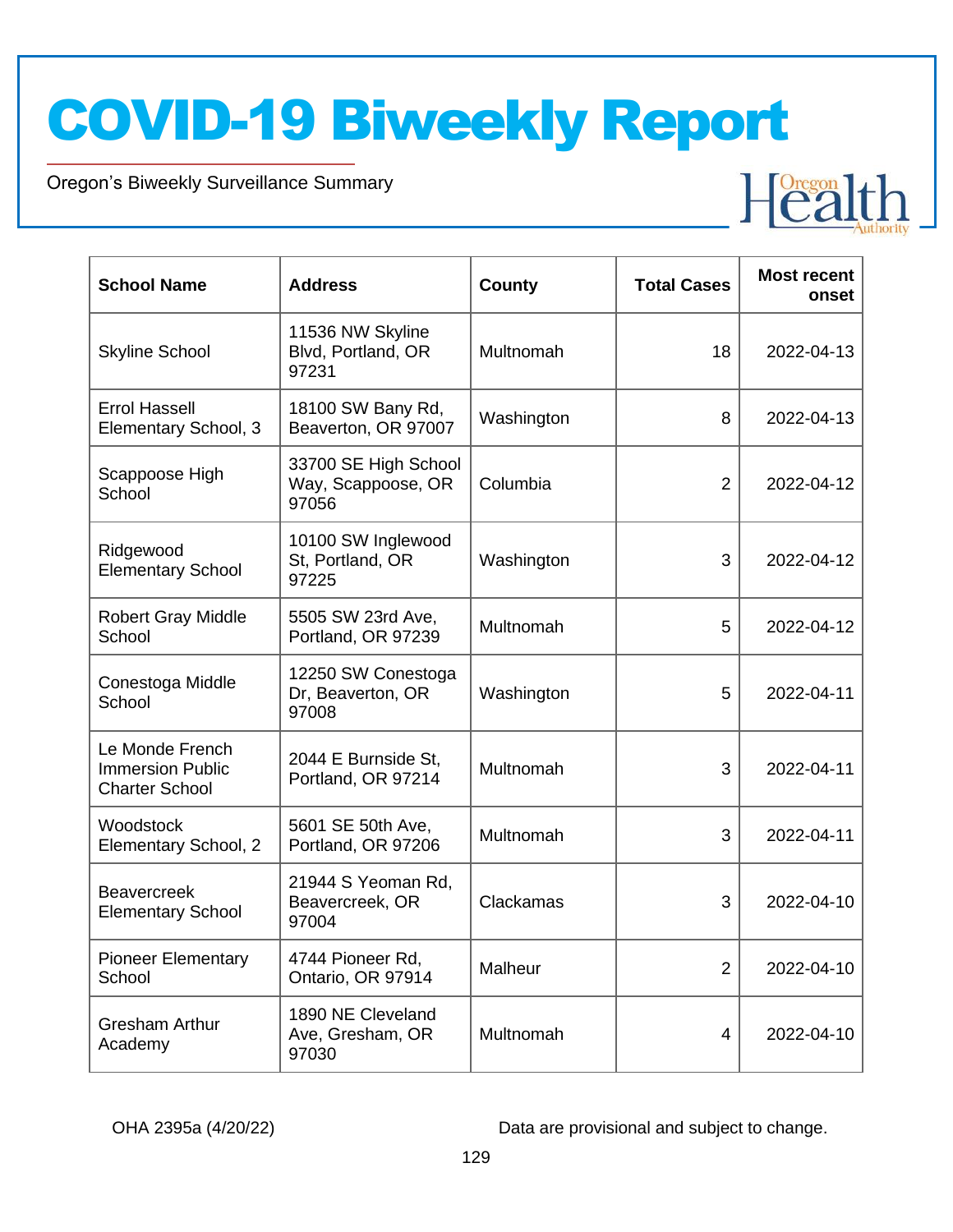Oregon's Biweekly Surveillance Summary

Novel Coronavirus (COVID-19)

| <b>School Name</b>                           | <b>Address</b>                                        | <b>County</b> | <b>Total Cases</b> | <b>Most recent</b><br>onset |
|----------------------------------------------|-------------------------------------------------------|---------------|--------------------|-----------------------------|
| Parkside Elementary<br>School                | 735 SW Wagner<br>Meadows Dr, Grants<br>Pass, OR 97526 | Josephine     | 4                  | 2022-04-10                  |
| <b>Errol Hassell</b><br>Elementary School, 1 | 18100 SW Bany Rd,<br>Beaverton, OR 97007              | Washington    | 9                  | 2022-04-09                  |
| Nancy Ryles<br><b>Elementary School</b>      | 10250 SW Cormorant<br>Dr, Beaverton, OR<br>97007      | Washington    | 3                  | 2022-04-09                  |
| <b>Errol Hassell</b><br>Elementary School, 2 | 18100 SW Bany Rd,<br>Beaverton, OR 97007              | Washington    | 4                  | 2022-04-08                  |
| Maplewood<br>Elementary School, 2            | 7452 SW 52nd Ave,<br>Portland, OR 97219               | Multnomah     | 5                  | 2022-04-08                  |
| <b>West Powellhurst</b><br>Elementary, 1     | 2921 SE 116th Ave,<br>Portland, OR 97266              | Multnomah     | $\overline{2}$     | 2022-04-08                  |
| <b>West Powellhurst</b><br>Elementary, 2     | 2921 SE 116th Ave,<br>Portland, OR 97266              | Multnomah     | $\overline{2}$     | 2022-04-08                  |
| Lafayette Elementary<br>School, 2            | 3122 SE Madison St,<br>Albany, OR 97322               | Linn          | 3                  | 2022-04-08                  |
| <b>Community Roots</b><br>School             | 229 Eureka Ave,<br>Silverton, OR 97381                | Marion        | 13                 | 2022-04-07                  |
| Raleigh Park<br><b>Elementary School</b>     | 3670 SW 78th Ave,<br>Portland, OR 97225               | Washington    | 13                 | 2022-04-07                  |
| L.C. Tobias<br><b>Elementary School</b>      | 1065 SW 206th Ave,<br>Aloha, OR 97006                 | Washington    | 3                  | 2022-04-07                  |
| <b>Gardiner Middle</b><br>School             | 205 Williams St,<br>Oregon City, OR<br>97045          | Clackamas     | 4                  | 2022-04-07                  |

OHA 2395a (4/20/22) Data are provisional and subject to change.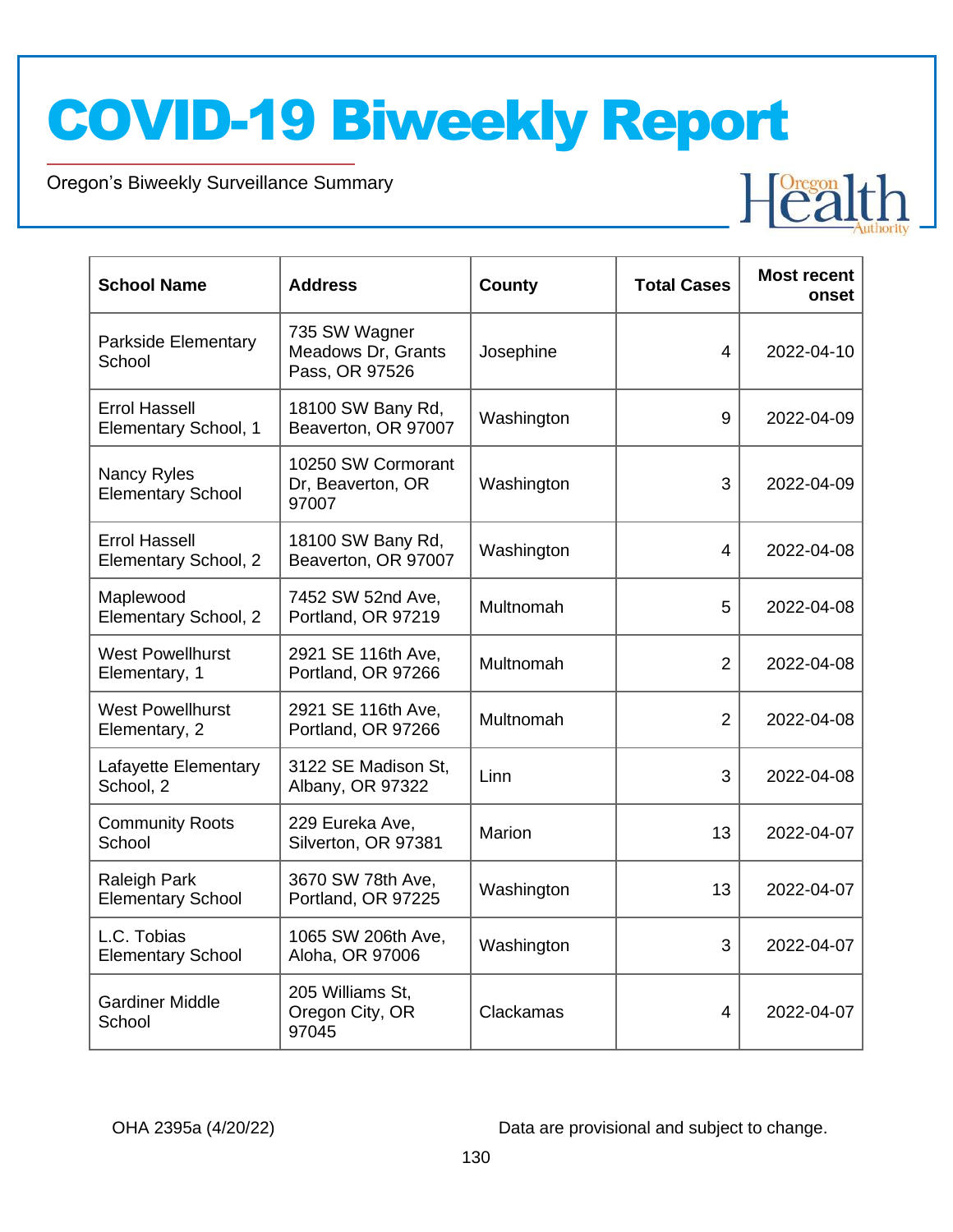Oregon's Biweekly Surveillance Summary

Novel Coronavirus (COVID-19)

| <b>School Name</b>                                 | <b>Address</b>                                              | <b>County</b> | <b>Total Cases</b> | <b>Most recent</b><br>onset |
|----------------------------------------------------|-------------------------------------------------------------|---------------|--------------------|-----------------------------|
| <b>Adams Elementary</b><br>School                  | 1615 SW 35th St,<br>Corvallis, OR 97333                     | <b>Benton</b> | 4                  | 2022-04-06                  |
| International School of<br>Portland                | 2305 S Water Ave,<br>Portland, OR 97201                     | Multnomah     | 4                  | 2022-04-05                  |
| <b>Holy Family School</b>                          | 7425 SE Cesar<br>Estrada Chavez Blvd,<br>Portland, OR 97202 | Multnomah     | 4                  | 2022-04-05                  |
| <b>Elmonica Elementary</b><br>School               | 16950 SW Lisa Ct,<br>Beaverton, OR 97006                    | Washington    | $\overline{2}$     | 2022-04-05                  |
| <b>Butternut Creek</b><br><b>Elementary School</b> | 20395 SW Florence<br>St, Aloha, OR 97078                    | Washington    | $\overline{2}$     | 2022-04-05                  |
| Gaffney Lane<br><b>Elementary School</b>           | 13521 Gaffney Ln,<br>Oregon City, OR<br>97045               | Clackamas     | $\overline{2}$     | 2022-04-05                  |
| St. Agatha Catholic<br>School                      | 7960 SE 15th Ave,<br>Portland, OR 97202                     | Multnomah     | 4                  | 2022-04-04                  |
| <b>Bonny Slope</b><br><b>Elementary School</b>     | 11775 NW McDaniel<br>Rd, Portland, OR<br>97229              | Washington    | $\overline{2}$     | 2022-04-04                  |
| <b>Garfield Elementary</b><br>School               | 1205 NW Garfield<br>Ave, Corvallis, OR<br>97330             | <b>Benton</b> | 8                  | 2022-04-04                  |
| Lafayette Elementary<br>School, 1                  | 3122 SE Madison St,<br>Albany, OR 97322                     | Linn          | $\overline{2}$     | 2022-04-03                  |
| <b>Astor Elementary</b><br>School                  | 5601 N Yale St,<br>Portland, OR 97203                       | Multnomah     | 3                  | 2022-04-03                  |
| <b>Linus Pauling Middle</b><br>School              | 1111 NW Cleveland<br>Ave, Corvallis, OR<br>97330            | <b>Benton</b> | $\overline{2}$     | 2022-04-02                  |

OHA 2395a (4/20/22) Data are provisional and subject to change.